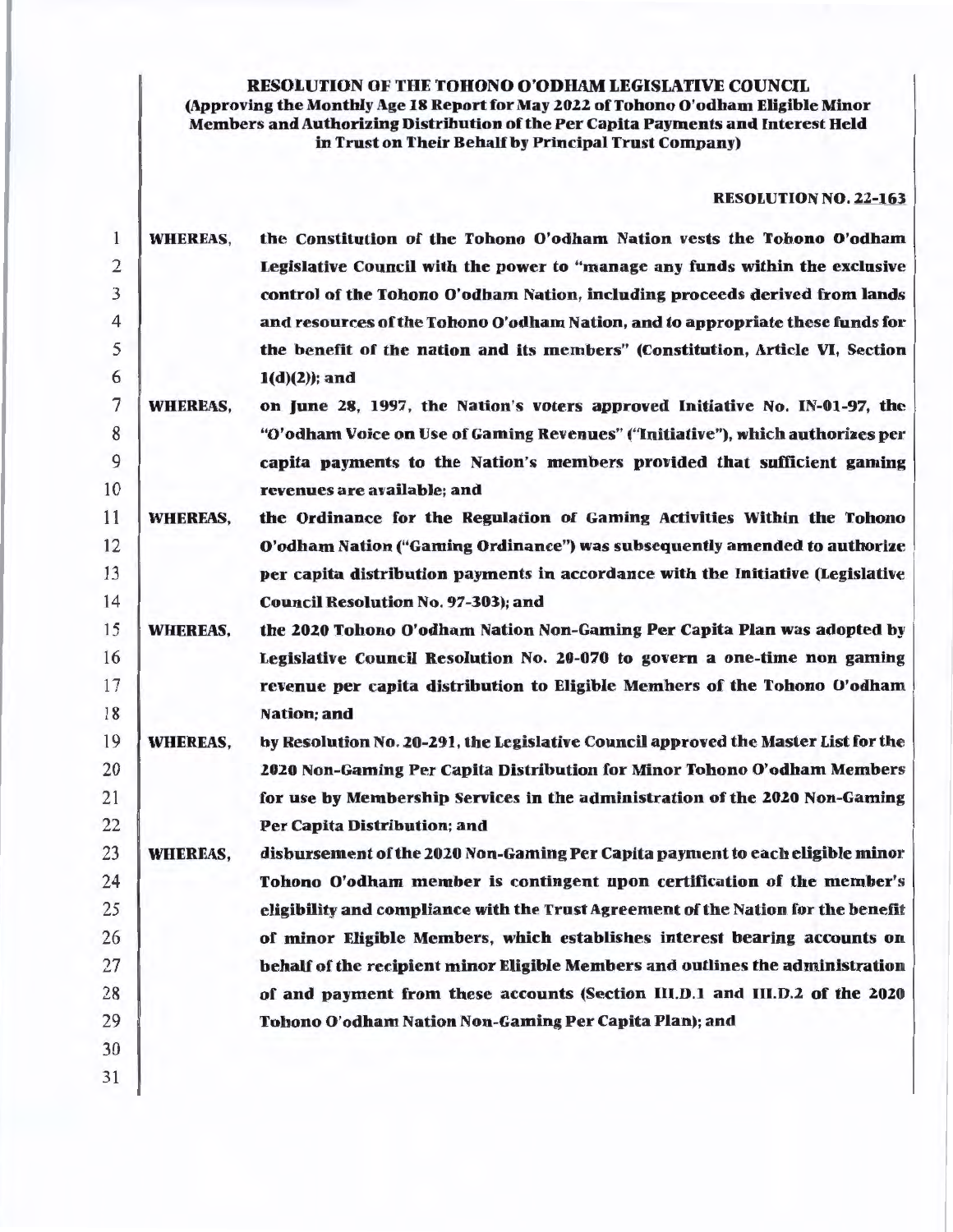## RESOLUTION NO. 22-163

(Approving the Monthly Age 18 Report for May 2022 of Tohono O'odham Eligible Minor Members and Authorizing Distribution of the Per Capita Payments and Interest Held in Trust on Their Behalf by Principal Trust Company) Page 2 of 3

| 1                                                        | <b>WHEREAS,</b>                                                                         | the Trust Agreement with Principal Trust Company requires that a listing of all                                                                                                                                                                                                                                                                                                                                                                                                                                                                                                                                                                                 |  |  |  |  |  |  |  |
|----------------------------------------------------------|-----------------------------------------------------------------------------------------|-----------------------------------------------------------------------------------------------------------------------------------------------------------------------------------------------------------------------------------------------------------------------------------------------------------------------------------------------------------------------------------------------------------------------------------------------------------------------------------------------------------------------------------------------------------------------------------------------------------------------------------------------------------------|--|--|--|--|--|--|--|
| $\overline{2}$                                           |                                                                                         | minor beneficiaries turning 18 and identified in the Monthly Age 18 Report for                                                                                                                                                                                                                                                                                                                                                                                                                                                                                                                                                                                  |  |  |  |  |  |  |  |
| 3                                                        |                                                                                         | May 2022 be presented to the Tohono O'odham Legislative Council to obtain                                                                                                                                                                                                                                                                                                                                                                                                                                                                                                                                                                                       |  |  |  |  |  |  |  |
| $\overline{4}$                                           |                                                                                         | approval to distribute the trust funds to eligible minor members as they are no                                                                                                                                                                                                                                                                                                                                                                                                                                                                                                                                                                                 |  |  |  |  |  |  |  |
| 5                                                        |                                                                                         | longer restricted beneficiaries; and                                                                                                                                                                                                                                                                                                                                                                                                                                                                                                                                                                                                                            |  |  |  |  |  |  |  |
| 6                                                        | <b>WHEREAS,</b>                                                                         | the Enrollment Office has determined that the minors identified on the Monthly                                                                                                                                                                                                                                                                                                                                                                                                                                                                                                                                                                                  |  |  |  |  |  |  |  |
| 7                                                        |                                                                                         | Age 18 Report for May 2022 reached, or will reach the age of 18 during the month                                                                                                                                                                                                                                                                                                                                                                                                                                                                                                                                                                                |  |  |  |  |  |  |  |
| 8                                                        |                                                                                         | of May 2022, and are no longer restricted from receiving their per capita                                                                                                                                                                                                                                                                                                                                                                                                                                                                                                                                                                                       |  |  |  |  |  |  |  |
| 9                                                        |                                                                                         | payments; and                                                                                                                                                                                                                                                                                                                                                                                                                                                                                                                                                                                                                                                   |  |  |  |  |  |  |  |
| 10                                                       | <b>WHEREAS,</b>                                                                         | the Enrollment Office has verified that the beneficiaries on the Monthly Age 18                                                                                                                                                                                                                                                                                                                                                                                                                                                                                                                                                                                 |  |  |  |  |  |  |  |
| 11                                                       |                                                                                         | Report for May 2022 are also listed on the applicable master minor listing                                                                                                                                                                                                                                                                                                                                                                                                                                                                                                                                                                                      |  |  |  |  |  |  |  |
| 12                                                       |                                                                                         | approved by Legislative Council resolution.                                                                                                                                                                                                                                                                                                                                                                                                                                                                                                                                                                                                                     |  |  |  |  |  |  |  |
| 13                                                       | NOW, THEREFORE, BE IT RESOLVED that the Tohono O'odham Legislative Council approves the |                                                                                                                                                                                                                                                                                                                                                                                                                                                                                                                                                                                                                                                                 |  |  |  |  |  |  |  |
| 14                                                       |                                                                                         | Monthly Age 18 Report for May 2022 and authorizes Principal Trust Company to                                                                                                                                                                                                                                                                                                                                                                                                                                                                                                                                                                                    |  |  |  |  |  |  |  |
| 15                                                       | commence payment to the non restricted beneficiaries listed on the Monthly Age          |                                                                                                                                                                                                                                                                                                                                                                                                                                                                                                                                                                                                                                                                 |  |  |  |  |  |  |  |
| 16                                                       | 18 Report for May 2022, subject to the additional requirements of the Trust             |                                                                                                                                                                                                                                                                                                                                                                                                                                                                                                                                                                                                                                                                 |  |  |  |  |  |  |  |
| 17                                                       |                                                                                         | Agreement and written confirmation of the beneficiary's current mailing address                                                                                                                                                                                                                                                                                                                                                                                                                                                                                                                                                                                 |  |  |  |  |  |  |  |
| 18                                                       |                                                                                         | and other information.                                                                                                                                                                                                                                                                                                                                                                                                                                                                                                                                                                                                                                          |  |  |  |  |  |  |  |
| 19<br>20<br>21<br>22<br>23<br>24<br>25<br>26<br>27<br>28 | 18, 1934 (48 Stat.984).                                                                 | The foregoing Resolution was passed by the Tohono O'odham Legislative Council on the $09^{TH}$<br>day of MAY, 2022 at a meeting at which a quorum was present with a vote of 3,218.0 FOR; -0-<br>AGAINST; -0- NOT VOTING; and [01] ABSENT, pursuant to the powers vested in the Council by,<br>Article VI, Section 1(d)(2) of the Constitution of the Tohono O'odham Nation, adopted by the<br>Tohono O'odham Nation on January 18, 1986; and approved by the Acting Deputy Assistant<br>Secretary - Indian Affairs (Operations) on March 6, 1986, pursuant to Section 16 of the Act of June<br>TOHONO O'ODHAM LEGISLATIVE COUNCIL<br>hurst Hi<br>l<br>$\gamma$ |  |  |  |  |  |  |  |
| 29<br>30<br>31<br>32                                     |                                                                                         |                                                                                                                                                                                                                                                                                                                                                                                                                                                                                                                                                                                                                                                                 |  |  |  |  |  |  |  |
|                                                          |                                                                                         | Timothy Joaqdin, Legislative Chairman<br>12 day of 11 14                                                                                                                                                                                                                                                                                                                                                                                                                                                                                                                                                                                                        |  |  |  |  |  |  |  |
|                                                          |                                                                                         | 2022                                                                                                                                                                                                                                                                                                                                                                                                                                                                                                                                                                                                                                                            |  |  |  |  |  |  |  |
| $\frac{1}{33}$                                           |                                                                                         |                                                                                                                                                                                                                                                                                                                                                                                                                                                                                                                                                                                                                                                                 |  |  |  |  |  |  |  |
| 35                                                       |                                                                                         |                                                                                                                                                                                                                                                                                                                                                                                                                                                                                                                                                                                                                                                                 |  |  |  |  |  |  |  |
| 36                                                       |                                                                                         |                                                                                                                                                                                                                                                                                                                                                                                                                                                                                                                                                                                                                                                                 |  |  |  |  |  |  |  |
| 37                                                       |                                                                                         |                                                                                                                                                                                                                                                                                                                                                                                                                                                                                                                                                                                                                                                                 |  |  |  |  |  |  |  |
| 38                                                       |                                                                                         |                                                                                                                                                                                                                                                                                                                                                                                                                                                                                                                                                                                                                                                                 |  |  |  |  |  |  |  |
| 39<br>40                                                 |                                                                                         |                                                                                                                                                                                                                                                                                                                                                                                                                                                                                                                                                                                                                                                                 |  |  |  |  |  |  |  |
|                                                          |                                                                                         |                                                                                                                                                                                                                                                                                                                                                                                                                                                                                                                                                                                                                                                                 |  |  |  |  |  |  |  |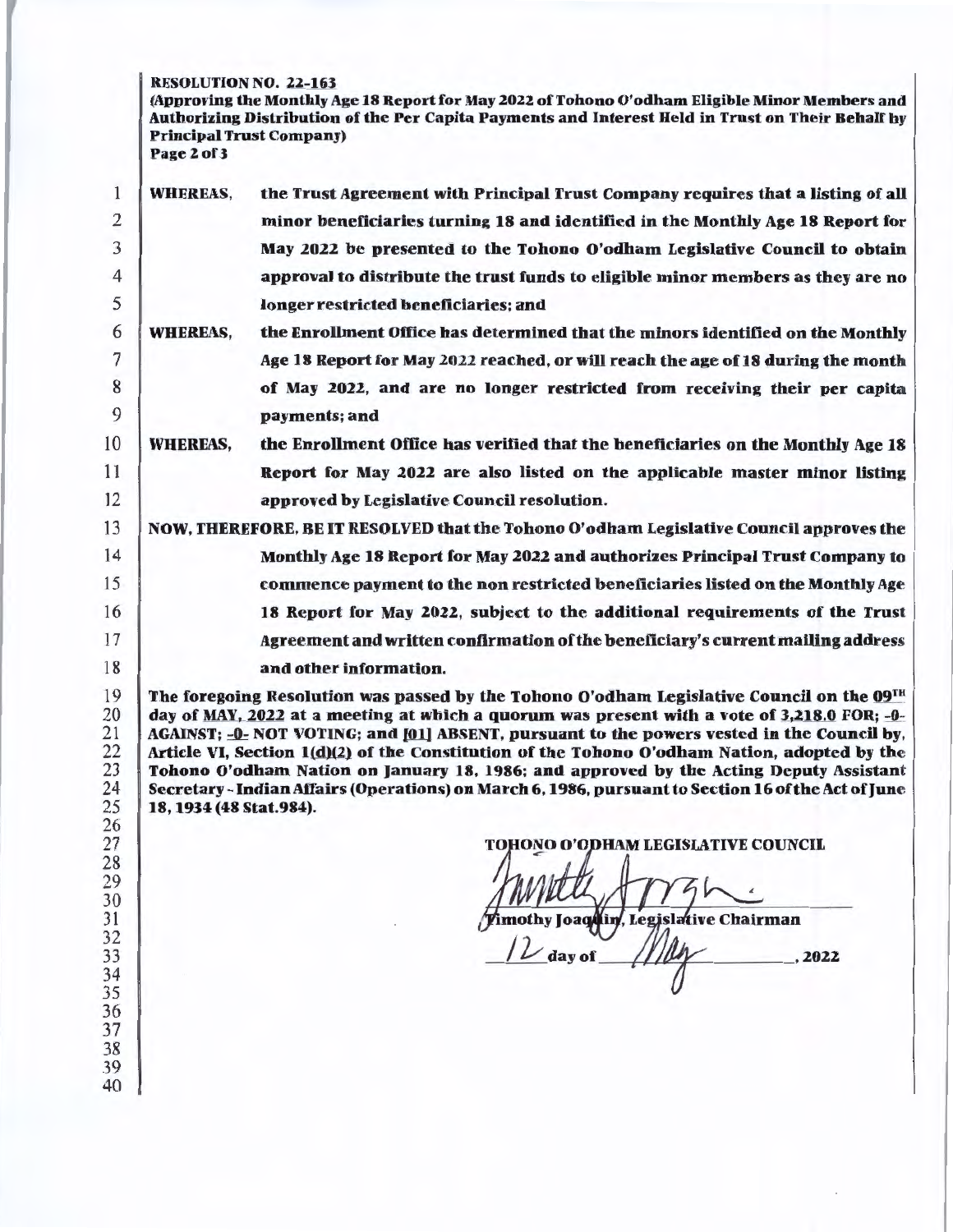### RESOLUTION NO. 22-163

(Approving the Monthly Age 18 Report for May 2022 of Tohono O'odham Eligible Minor Members and Authorizing Distribution of the Per Capita Payments and Interest Held in Trust on Their Behalf by **Principal Trust Company)** Page3of3

 

**ATTEST:** 

Evonne Wilson, Legislative Secretary

12 day of *May* .2022

Said Resolution was submitted for approval to the office of the Chairman of the Tohono O'odham Nation on the  $\mu$  day of  $\mu$  , 2022 at  $\frac{3/4}{1}$  o'clock,  $\rho$  .m., pursuant to the provisions of Section 5 of Article  $\sqrt{\ }$ II of the Constitution and will become effective upon his approval or upon his failure to either approve or disapprove it within 48 hours of submittal.

TOHONO O'ODHAM LEGISLATIVE COUNCIL

mothy Joaquin, Legislative Chairman

**APPROVED** 

[ ) DISAPPROVED

on the  $/$  day of at  $\frac{1}{2}$  / o'clock, ,2022

NED NORRIS, JR., CHAIKMAN<br>TOHONO O'ODHAM NATION

Return ed to the Legislative Secretary on the  $\sqrt{2}$  day of

NED NORRIS, , at  $/$ :49 o'clock,  $\rho$ <sub>-</sub>.m.

Evonne Wilson, Legislative Secretary